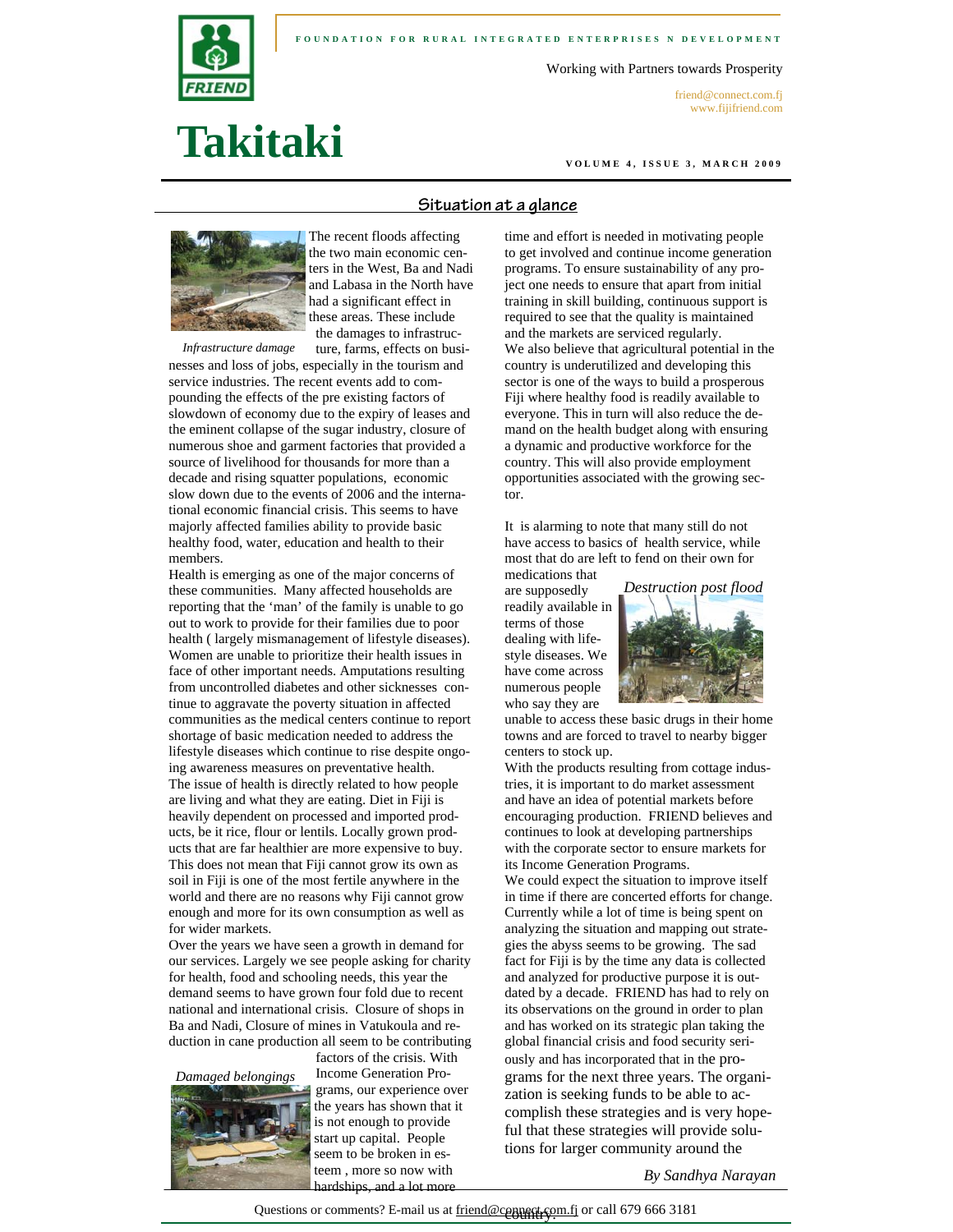friend@connect.com.fj www.fijifriend.com

**Page 2** 



### **Holi @ FRIEND**



Thursday  $12<sup>th</sup>$  celebrated Holi for all Hindus around the country. As out little team sat in the training room to mark the day with a cup of tea and some gulgula, we heard the sound of holi songs flying in our windows. A group of Indo Fijian men were celebrating Holi in the street and we immediately sent out an invitation to them to join us.

And then it started! The sound of the drums, the tambourines, cymbals and the harmonium rose to a level, allowing their voices singing together in a rhythm, hands clapping. Slowly I closed my eyes and took in what there is to hear. I remained in a trance trying to follow the beat and trying to understand the familiar tones of the language and hearing a melody of male voices rising over to the ceilings and out through the window.

Colorful paints were used to express the joy of the festival of colors and merrily bringing out the child in a man. Pink was sort of a favorite color for the day. I got the opportunity on dabbing it on everyone's face—the whole staff team and the celebrant group.

It impacted on me that many of our citizens do not know what other cultures hold and how interesting it would be if you just sit for a while during these ceremonies or celebrations, then you will realize the importance of it all.

And when I had gone to town to fetch lunch. I was left bewildered at the shock and surprise on other peoples faces when I they saw my face painted with the holi dye. I could not believe what I was hearing. Being a native Fijian and appreciating someone else's culture was unacceptable for some. Racism definitely is an issue to confront with here in

this country .



#### **FRIEND Goes Green**

This month, FRIEND staff began a compost initiative in their own backyard in order to better equip themselves for training the communities, as well as to take another step toward ensuring FRIEND is economically friendly and conscious of the environment around it.

Composting is an easy way to help you, your family, and your company take personal responsibility for the preservation of the environment, as well as to provide fertile top soil that is great for gardens. To begin, find a 1.5mx1.5m area of land away from your home or business. Using chicken wire and wooden posts form a square bin in this area. Layer the bottom with brown material such as leaves, sticks, and wood ashes, and old grass clippings. Next, begin adding organic leftovers from your kitchen (i.e. coffee grounds & tea bags, egg shells, vegetable & fruit scraps, rice, seaweed), and continue to layer the kitchen refuse with brown material found in your yard. Do *not* add meat, dairy products, dog droppings, oily or fatty foods, processed foods or coal ashes. Mix your pile every two weeks for the best results. You will know your compost is ready to be used as soil when there are no longer recognizable items in it, and the soil is rich and dark looking.



*FRIEND Program Officer J Nawaikula is one of the lucky candidates for this years program.* 

Leadership Fiji 2009 greeted 28 enthusiastic participants at an Introductory and Welcoming cocktail at JJs on the Park on Friday  $13<sup>th</sup>$  where guest speaker Mr Sitiveni Rabuka spoke words of encouragement to the future leaders. Mr. Rabuka emphasised on the importance of being a good leader and the dreams to follow.

Leadership Fiji in its  $8<sup>th</sup>$  year, sees another group of selected candidates undertaking a variety of stimulating programs. Founded in 2000, Leadership Fiji is a specially designed program destined to *'develop and enhance the quality of future leaders through skills development and building relationships characterised by respect, trust and understanding amongst individual leaders representing the diverse elements which make up the Fiji community'* 

Throughout the year the participants will understand community issues hence enhancing their commitment in developing their community, through facilitating and engagement of emerging leaders while providing a network for personal development and leadership. The program addresses various topics; Tourism, Human Rights and Social welfare , Environmental and Economic Issues to name a few. Leaders in these various areas of concern are lined up to address the class of 2009.

Questions or comments? E-mail us at friend@connect.com.fj or call 679 666 3181